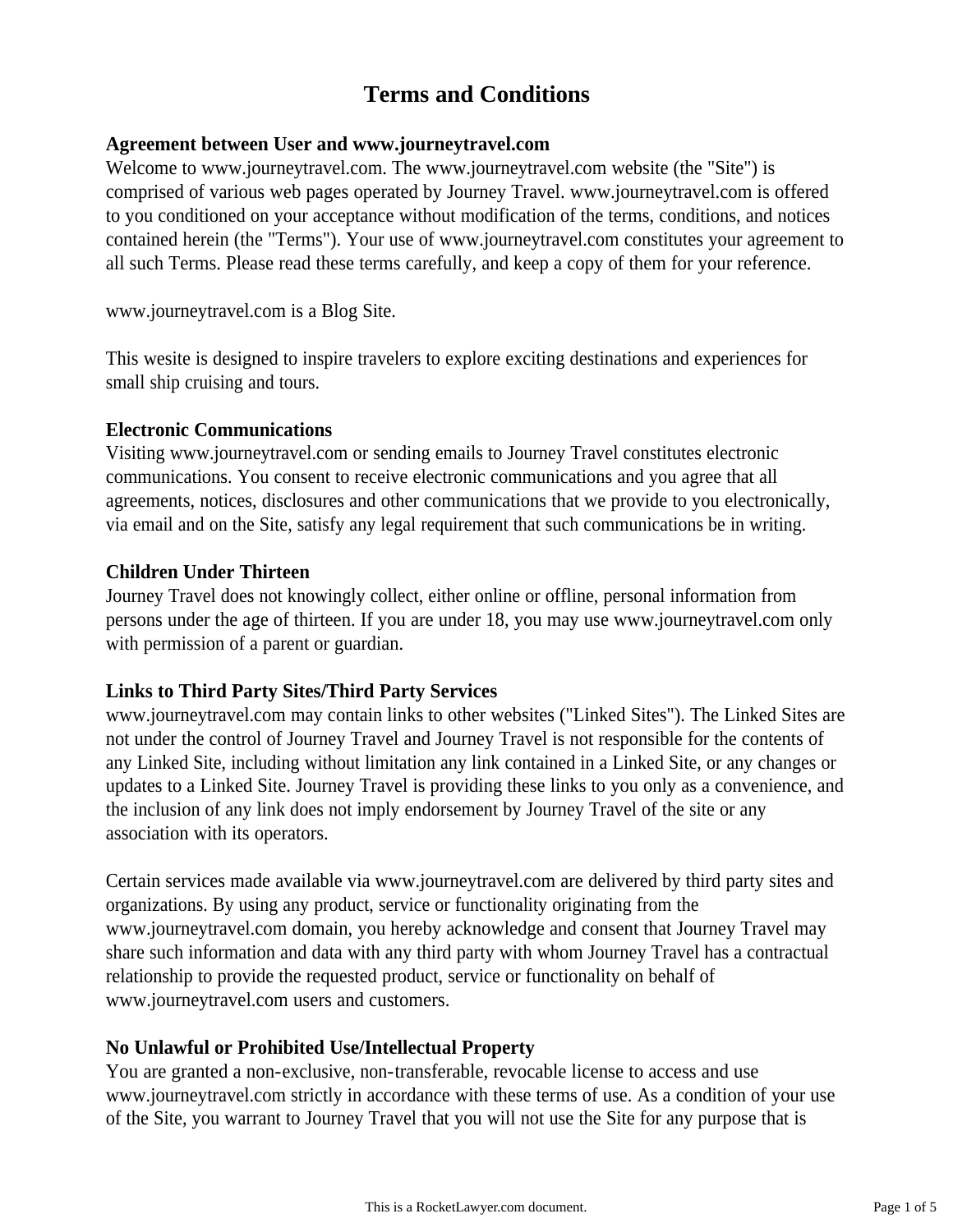unlawful or prohibited by these Terms. You may not use the Site in any manner which could damage, disable, overburden, or impair the Site or interfere with any other party's use and enjoyment of the Site. You may not obtain or attempt to obtain any materials or information through any means not intentionally made available or provided for through the Site.

All content included as part of the Service, such as text, graphics, logos, images, as well as the compilation thereof, and any software used on the Site, is the property of Journey Travel or its suppliers and protected by copyright and other laws that protect intellectual property and proprietary rights. You agree to observe and abide by all copyright and other proprietary notices, legends or other restrictions contained in any such content and will not make any changes thereto.

You will not modify, publish, transmit, reverse engineer, participate in the transfer or sale, create derivative works, or in any way exploit any of the content, in whole or in part, found on the Site. Journey Travel content is not for resale. Your use of the Site does not entitle you to make any unauthorized use of any protected content, and in particular you will not delete or alter any proprietary rights or attribution notices in any content. You will use protected content solely for your personal use, and will make no other use of the content without the express written permission of Journey Travel and the copyright owner. You agree that you do not acquire any ownership rights in any protected content. We do not grant you any licenses, express or implied, to the intellectual property of Journey Travel or our licensors except as expressly authorized by these Terms.

#### **International Users**

The Service is controlled, operated and administered by Journey Travel from our offices within the USA. If you access the Service from a location outside the USA, you are responsible for compliance with all local laws. You agree that you will not use the Journey Travel Content accessed through www.journeytravel.com in any country or in any manner prohibited by any applicable laws, restrictions or regulations.

#### **Indemnification**

You agree to indemnify, defend and hold harmless Journey Travel, its officers, directors, employees, agents and third parties, for any losses, costs, liabilities and expenses (including reasonable attorney's fees) relating to or arising out of your use of or inability to use the Site or services, any user postings made by you, your violation of any terms of this Agreement or your violation of any rights of a third party, or your violation of any applicable laws, rules or regulations. Journey Travel reserves the right, at its own cost, to assume the exclusive defense and control of any matter otherwise subject to indemnification by you, in which event you will fully cooperate with Journey Travel in asserting any available defenses.

#### **Arbitration**

In the event the parties are not able to resolve any dispute between them arising out of or concerning these Terms and Conditions, or any provisions hereof, whether in contract, tort, or otherwise at law or in equity for damages or any other relief, then such dispute shall be resolved only by final and binding arbitration pursuant to the Federal Arbitration Act, conducted by a single neutral arbitrator and administered by the American Arbitration Association, or a similar arbitration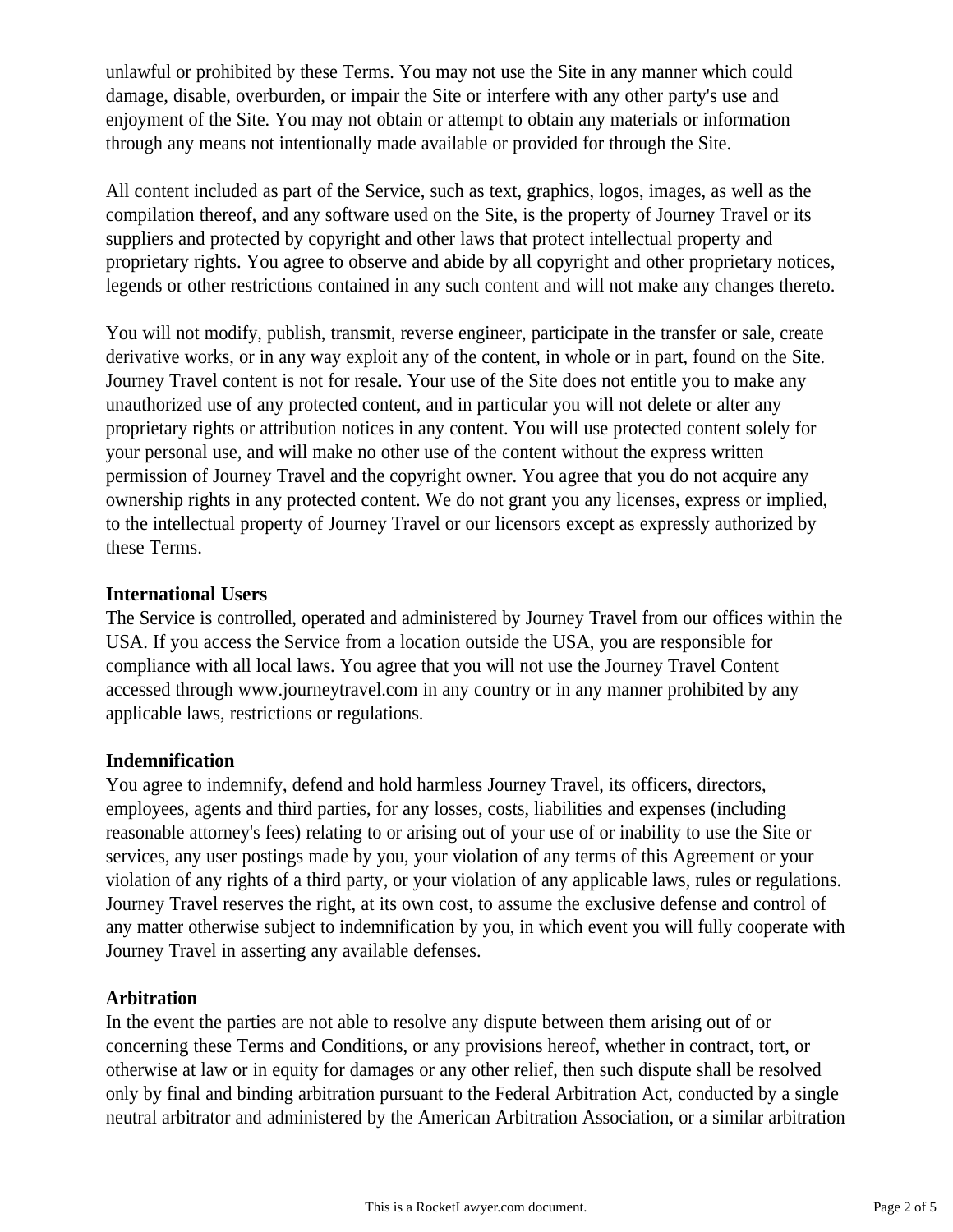service selected by the parties, in a location mutually agreed upon by the parties. The arbitrator's award shall be final, and judgment may be entered upon it in any court having jurisdiction. In the event that any legal or equitable action, proceeding or arbitration arises out of or concerns these Terms and Conditions, the prevailing party shall be entitled to recover its costs and reasonable attorney's fees. The parties agree to arbitrate all disputes and claims in regards to these Terms and Conditions or any disputes arising as a result of these Terms and Conditions, whether directly or indirectly, including Tort claims that are a result of these Terms and Conditions. The parties agree that the Federal Arbitration Act governs the interpretation and enforcement of this provision. The entire dispute, including the scope and enforceability of this arbitration provision shall be determined by the Arbitrator. This arbitration provision shall survive the termination of these Terms and Conditions.

## **Liability Disclaimer**

THE INFORMATION, SOFTWARE, PRODUCTS, AND SERVICES INCLUDED IN OR AVAILABLE THROUGH THE SITE MAY INCLUDE INACCURACIES OR TYPOGRAPHICAL ERRORS. CHANGES ARE PERIODICALLY ADDED TO THE INFORMATION HEREIN. JOURNEY TRAVEL AND/OR ITS SUPPLIERS MAY MAKE IMPROVEMENTS AND/OR CHANGES IN THE SITE AT ANY TIME.

JOURNEY TRAVEL AND/OR ITS SUPPLIERS MAKE NO REPRESENTATIONS ABOUT THE SUITABILITY, RELIABILITY, AVAILABILITY, TIMELINESS, AND ACCURACY OF THE INFORMATION, SOFTWARE, PRODUCTS, SERVICES AND RELATED GRAPHICS CONTAINED ON THE SITE FOR ANY PURPOSE. TO THE MAXIMUM EXTENT PERMITTED BY APPLICABLE LAW, ALL SUCH INFORMATION, SOFTWARE, PRODUCTS, SERVICES AND RELATED GRAPHICS ARE PROVIDED "AS IS" WITHOUT WARRANTY OR CONDITION OF ANY KIND. JOURNEY TRAVEL AND/OR ITS SUPPLIERS HEREBY DISCLAIM ALL WARRANTIES AND CONDITIONS WITH REGARD TO THIS INFORMATION, SOFTWARE, PRODUCTS, SERVICES AND RELATED GRAPHICS, INCLUDING ALL IMPLIED WARRANTIES OR CONDITIONS OF MERCHANTABILITY, FITNESS FOR A PARTICULAR PURPOSE, TITLE AND NON-INFRINGEMENT.

TO THE MAXIMUM EXTENT PERMITTED BY APPLICABLE LAW, IN NO EVENT SHALL JOURNEY TRAVEL AND/OR ITS SUPPLIERS BE LIABLE FOR ANY DIRECT, INDIRECT, PUNITIVE, INCIDENTAL, SPECIAL, CONSEQUENTIAL DAMAGES OR ANY DAMAGES WHATSOEVER INCLUDING, WITHOUT LIMITATION, DAMAGES FOR LOSS OF USE, DATA OR PROFITS, ARISING OUT OF OR IN ANY WAY CONNECTED WITH THE USE OR PERFORMANCE OF THE SITE, WITH THE DELAY OR INABILITY TO USE THE SITE OR RELATED SERVICES, THE PROVISION OF OR FAILURE TO PROVIDE SERVICES, OR FOR ANY INFORMATION, SOFTWARE, PRODUCTS, SERVICES AND RELATED GRAPHICS OBTAINED THROUGH THE SITE, OR OTHERWISE ARISING OUT OF THE USE OF THE SITE, WHETHER BASED ON CONTRACT, TORT, NEGLIGENCE, STRICT LIABILITY OR OTHERWISE, EVEN IF JOURNEY TRAVEL OR ANY OF ITS SUPPLIERS HAS BEEN ADVISED OF THE POSSIBILITY OF DAMAGES. BECAUSE SOME STATES/JURISDICTIONS DO NOT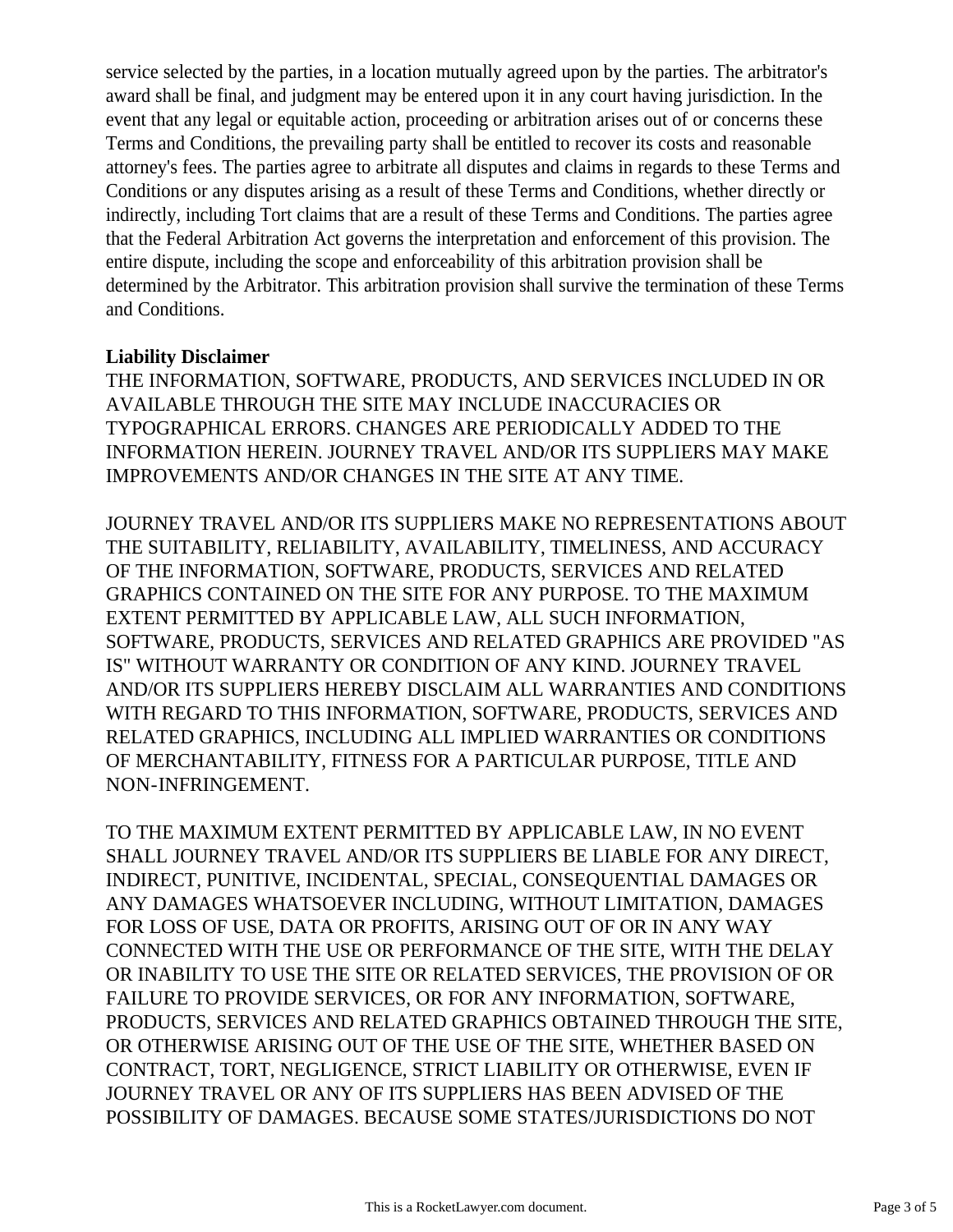ALLOW THE EXCLUSION OR LIMITATION OF LIABILITY FOR CONSEQUENTIAL OR INCIDENTAL DAMAGES, THE ABOVE LIMITATION MAY NOT APPLY TO YOU. IF YOU ARE DISSATISFIED WITH ANY PORTION OF THE SITE, OR WITH ANY OF THESE TERMS OF USE, YOUR SOLE AND EXCLUSIVE REMEDY IS TO DISCONTINUE USING THE SITE.

#### **Termination/Access Restriction**

Journey Travel reserves the right, in its sole discretion, to terminate your access to the Site and the related services or any portion thereof at any time, without notice. To the maximum extent permitted by law, this agreement is governed by the laws of the State of Washington and you hereby consent to the exclusive jurisdiction and venue of courts in Washington in all disputes arising out of or relating to the use of the Site. Use of the Site is unauthorized in any jurisdiction that does not give effect to all provisions of these Terms, including, without limitation, this section.

You agree that no joint venture, partnership, employment, or agency relationship exists between you and Journey Travel as a result of this agreement or use of the Site. Journey Travel's performance of this agreement is subject to existing laws and legal process, and nothing contained in this agreement is in derogation of Journey Travel's right to comply with governmental, court and law enforcement requests or requirements relating to your use of the Site or information provided to or gathered by Journey Travel with respect to such use. If any part of this agreement is determined to be invalid or unenforceable pursuant to applicable law including, but not limited to, the warranty disclaimers and liability limitations set forth above, then the invalid or unenforceable provision will be deemed superseded by a valid, enforceable provision that most closely matches the intent of the original provision and the remainder of the agreement shall continue in effect.

Unless otherwise specified herein, this agreement constitutes the entire agreement between the user and Journey Travel with respect to the Site and it supersedes all prior or contemporaneous communications and proposals, whether electronic, oral or written, between the user and Journey Travel with respect to the Site. A printed version of this agreement and of any notice given in electronic form shall be admissible in judicial or administrative proceedings based upon or relating to this agreement to the same extent and subject to the same conditions as other business documents and records originally generated and maintained in printed form. It is the express wish to the parties that this agreement and all related documents be written in English.

# **Changes to Terms**

Journey Travel reserves the right, in its sole discretion, to change the Terms under which www.journeytravel.com is offered. The most current version of the Terms will supersede all previous versions. Journey Travel encourages you to periodically review the Terms to stay informed of our updates.

# **Contact Us**

Journey Travel welcomes your questions or comments regarding the Terms:

Journey Travel PO Box 1529